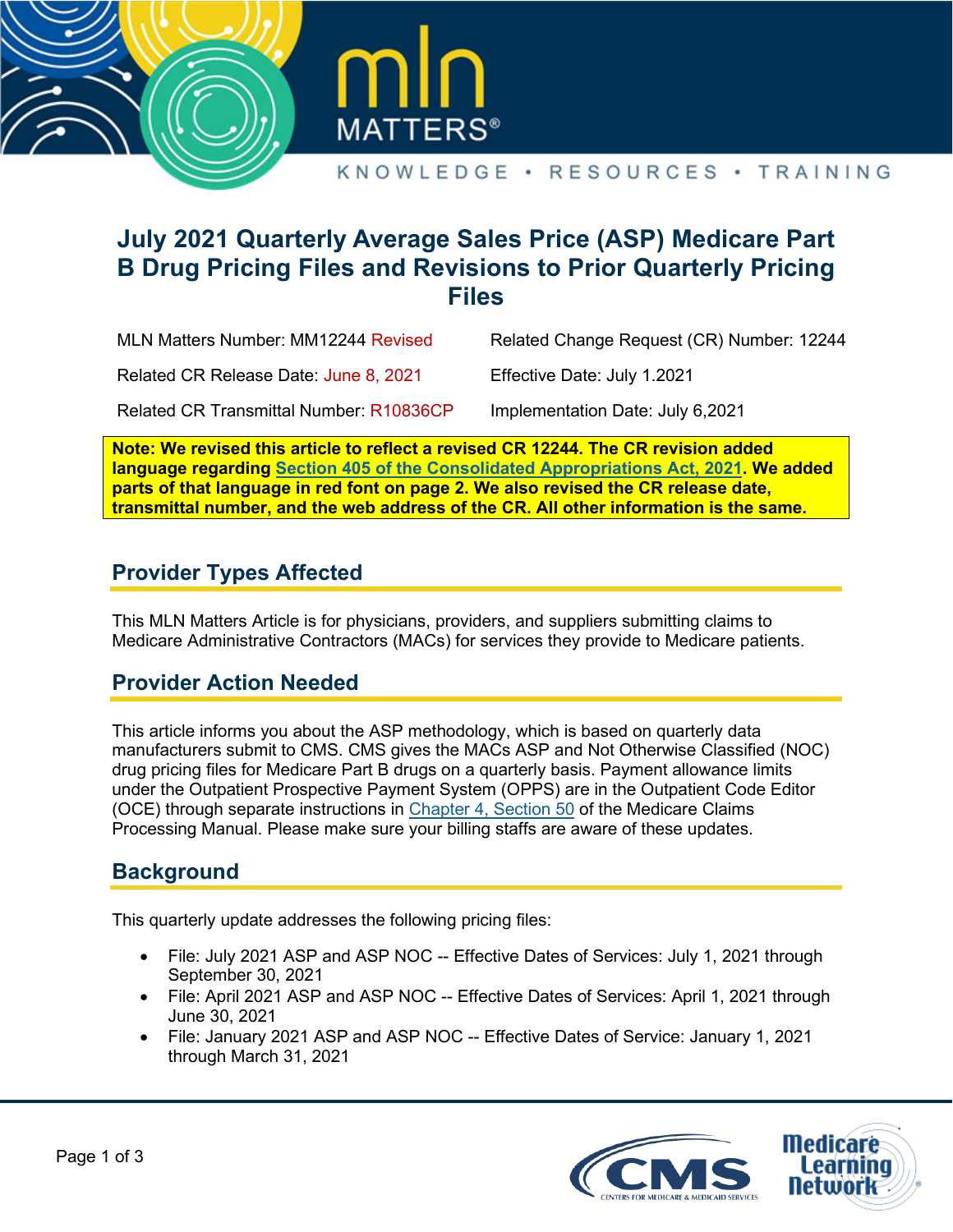- File: October 2020 ASP and ASP NOC -- Effective Dates of Service: October 1, 2020, through December 31, 2020
- File: July 2020 ASP and ASP NOC -- Effective Dates of Service: July 1, 2020 through September 30, 2020

[Section 405 of the Consolidated Appropriations Act, 2021](https://www.congress.gov/116/bills/hr133/BILLS-116hr133enr.pdf#page=1821) requires HHS' Office of the Inspector General (OIG) to conduct periodic studies on certain self-administered drugs or biologicals that we pay under the statutory payment limit, and permits us to apply a "lesser-of" methodology to the ASP calculation, if deemed appropriate. The Medicare payment amount for the drug or biological billing code would be the lesser of ("lesser of" methodology):

- The payment limit determined using the current ASP+6% methodology
- The ASP+6% amount obtained by excluding the self-administered products identified in an OIG study.

Section 405 also requires that beginning July 1, 2021, the ASP-based payment for billing codes that currently include certain self-administered products identified in a [July 2020 OIG report](https://oig.hhs.gov/oei/reports/OEI-BL-20-00100.asp) adhere to the "lesser of" methodology. To meet the implementation date of July 1, 2021, as Section 405 requires, we will apply the lesser-of methodology to the payment limit calculations for billing and payment codes representing certolizumab pegol and abatacept (J0717 and J0129, respectively). We will include these changes in the July 2021 ASP Drug Pricing Files. We will include a notation of the lesser-of methodology in the July 2021 ASP NDC-HCPCS Crosswalk.

For any drug or biological that isn't listed in the ASP or NOC drug pricing files, your MAC will determine the payment allowance limits in accordance with the policy in the Medicare Claims Processing Manual, [Chapter 17, Section 20.1.3.](https://www.cms.gov/Regulations-and-Guidance/Guidance/Manuals/Downloads/clm104c17.pdf#page=12)

For any drug or biological that isn't listed in the ASP or NOC drug pricing files that you bill with the KD modifier, your MAC will determine the payment allowance limits in accordance with instructions for pricing and payment changes for infusion drugs furnished through an item of durable medical equipment on or after January 1, 2017, associated with the passage of the [21st](https://www.congress.gov/bill/114th-congress/house-bill/34)  [Century Cures Act.](https://www.congress.gov/bill/114th-congress/house-bill/34)

MACs won't search and adjust claims that have already been processed unless you bring those claims to their attention.

### **More Information**

We issued [CR 12244](https://www.cms.gov/files/document/r10836cp.pdf) to your MAC as the official instruction for this change.

For more information, contact your [MAC.](http://go.cms.gov/MAC-website-list)